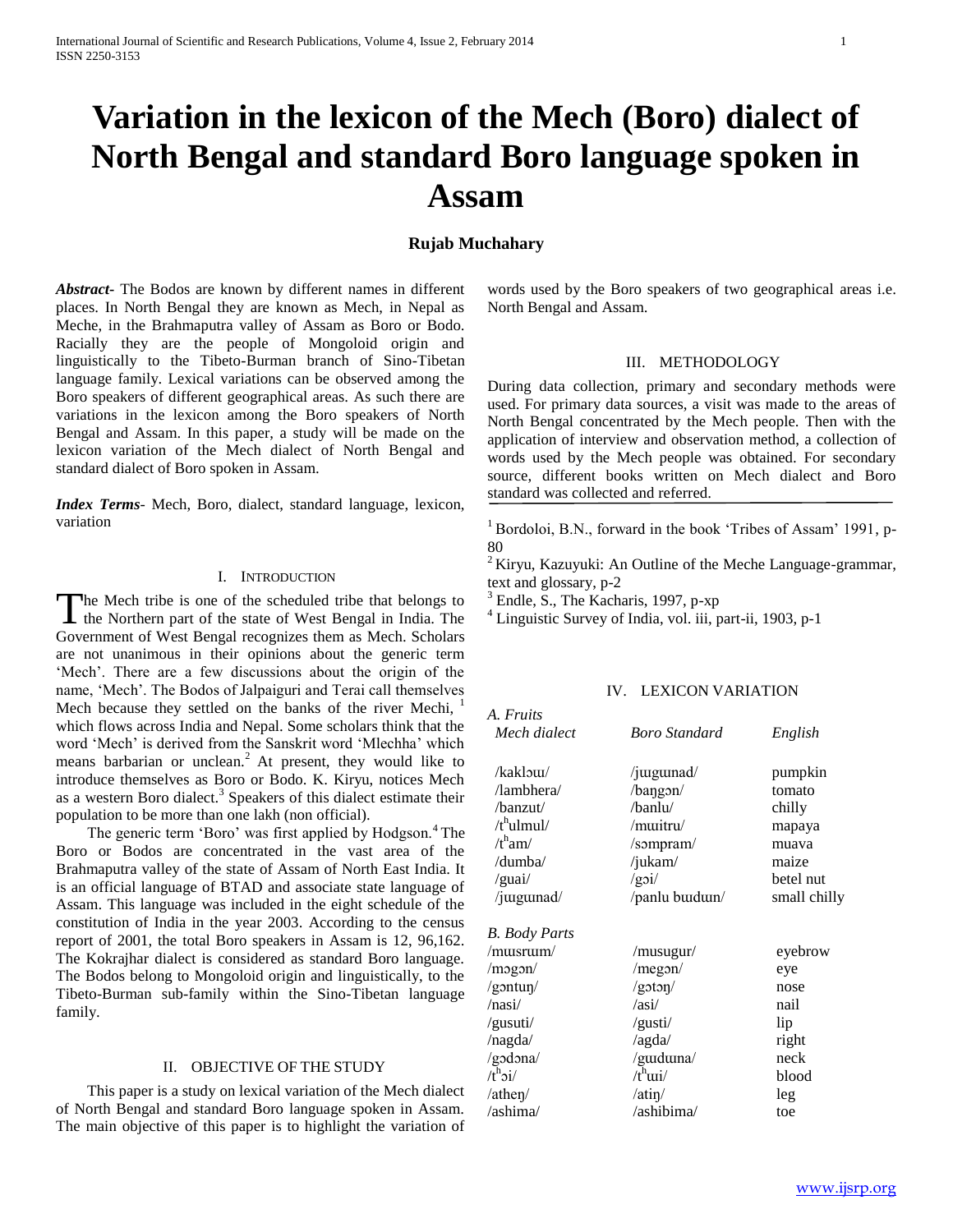|                                 |                                 |                                         | /dintiya/                                                                                                                                                                                                                                                                                                                                                                                                                                                         | /dinkiya/                                                                                               | a kind of vegitable                                                  |  |
|---------------------------------|---------------------------------|-----------------------------------------|-------------------------------------------------------------------------------------------------------------------------------------------------------------------------------------------------------------------------------------------------------------------------------------------------------------------------------------------------------------------------------------------------------------------------------------------------------------------|---------------------------------------------------------------------------------------------------------|----------------------------------------------------------------------|--|
| C. Animals                      |                                 |                                         | /dadaori/                                                                                                                                                                                                                                                                                                                                                                                                                                                         | /tonali/                                                                                                | loose character's                                                    |  |
| /mokra/                         | /mukra/                         | monkey                                  |                                                                                                                                                                                                                                                                                                                                                                                                                                                                   |                                                                                                         | girl                                                                 |  |
| /moided/                        | /muider/                        | elephant                                | /senja/                                                                                                                                                                                                                                                                                                                                                                                                                                                           | /patisina/                                                                                              | jute sticks                                                          |  |
| /mois <sub>o</sub>              | /muisul/                        | buffalo                                 | /dudu/                                                                                                                                                                                                                                                                                                                                                                                                                                                            |                                                                                                         | milk                                                                 |  |
| /musho/                         | /musus/                         | cow                                     |                                                                                                                                                                                                                                                                                                                                                                                                                                                                   | /gaiker/                                                                                                |                                                                      |  |
| /barma/                         | /burma/                         | goat                                    | /sengri/                                                                                                                                                                                                                                                                                                                                                                                                                                                          | /sikla/                                                                                                 | young girl                                                           |  |
| /moi/                           | /mui/                           | deer                                    | /sengra/                                                                                                                                                                                                                                                                                                                                                                                                                                                          | /sengra/                                                                                                | young boy                                                            |  |
|                                 |                                 |                                         |                                                                                                                                                                                                                                                                                                                                                                                                                                                                   |                                                                                                         |                                                                      |  |
| D. Household Articles           |                                 |                                         | /maijeti/                                                                                                                                                                                                                                                                                                                                                                                                                                                         | $/$ maina $\alpha$                                                                                      | lizard                                                               |  |
| /udsun/                         | /usun/                          | backyard                                | /tadun/                                                                                                                                                                                                                                                                                                                                                                                                                                                           | /tarun/                                                                                                 | arum                                                                 |  |
| /sali/                          | /kamsali/                       | frontyard                               | /bedod/                                                                                                                                                                                                                                                                                                                                                                                                                                                           | /bedor/                                                                                                 | meat                                                                 |  |
| /guri/                          | /tangun/                        | a piece of wood<br>used in cutting meat | /hatoki/                                                                                                                                                                                                                                                                                                                                                                                                                                                          | /hatorki/                                                                                               | star                                                                 |  |
| /daodab/                        | /ordab/                         | oven                                    |                                                                                                                                                                                                                                                                                                                                                                                                                                                                   |                                                                                                         |                                                                      |  |
| /batiri/                        | /bakri/                         |                                         | /mukrui/                                                                                                                                                                                                                                                                                                                                                                                                                                                          | /winkrwi/                                                                                               | curry                                                                |  |
| /tuku/                          | /thuiosi/                       | granary<br>grinder                      | /3a/                                                                                                                                                                                                                                                                                                                                                                                                                                                              | /woa/                                                                                                   | bamboo                                                               |  |
|                                 |                                 |                                         |                                                                                                                                                                                                                                                                                                                                                                                                                                                                   |                                                                                                         |                                                                      |  |
| E. Adjective Words              |                                 |                                         |                                                                                                                                                                                                                                                                                                                                                                                                                                                                   |                                                                                                         |                                                                      |  |
| /gudui/                         | /gudi/                          | basic                                   |                                                                                                                                                                                                                                                                                                                                                                                                                                                                   |                                                                                                         |                                                                      |  |
| /guilui/                        | /gurlui/                        | simple                                  | <b>CONCLUSION</b><br>V.                                                                                                                                                                                                                                                                                                                                                                                                                                           |                                                                                                         |                                                                      |  |
| /gumu/                          | /gumu/                          | yellow                                  | Above discussion notices the lexical variation of the two                                                                                                                                                                                                                                                                                                                                                                                                         |                                                                                                         |                                                                      |  |
| /guizza/                        | /guza/                          | red                                     |                                                                                                                                                                                                                                                                                                                                                                                                                                                                   |                                                                                                         |                                                                      |  |
| /mutan/                         | /gutan/                         | blue                                    | dialects spoken in two different geographical areas. It can be<br>observed that some words have marginal differences. For<br>example, the verb 'jump' is termed as {bad} in Mech and as<br>{bar} in Boro. In this example, phone /r/ of Boro is pronounced<br>as /d/ in Mech. There are also some words which are completely<br>different, but the meaning is same. For example, the noun 'milk'<br>is termed as {dudu} in Mech and as {gaiker} in standard Boro. |                                                                                                         |                                                                      |  |
| /gucchum/                       | /gusum/                         | black                                   |                                                                                                                                                                                                                                                                                                                                                                                                                                                                   |                                                                                                         |                                                                      |  |
| /gopod/                         | /gupur/                         | white                                   |                                                                                                                                                                                                                                                                                                                                                                                                                                                                   |                                                                                                         |                                                                      |  |
| /godai/                         | /undui/                         | small                                   |                                                                                                                                                                                                                                                                                                                                                                                                                                                                   |                                                                                                         |                                                                      |  |
| /majan/                         | /murjan/                        | good                                    |                                                                                                                                                                                                                                                                                                                                                                                                                                                                   |                                                                                                         |                                                                      |  |
| $/g$ odoi/                      | /guidui/                        | sweet                                   |                                                                                                                                                                                                                                                                                                                                                                                                                                                                   |                                                                                                         |                                                                      |  |
| $/g$ <sub>2</sub> ka/           | /guka/                          | bitter                                  | The differences observed in their lexicon may arise from the                                                                                                                                                                                                                                                                                                                                                                                                      |                                                                                                         |                                                                      |  |
|                                 |                                 |                                         |                                                                                                                                                                                                                                                                                                                                                                                                                                                                   | geographical separation which leads to minimal verbal                                                   |                                                                      |  |
| F. Verb words                   |                                 |                                         |                                                                                                                                                                                                                                                                                                                                                                                                                                                                   | communication. The variation also might have arisen due to the                                          |                                                                      |  |
| /bad/                           | /bar/                           | jump                                    | influence of other neighboring languages. The above discussion<br>and examples are not enough to draw a line of difference                                                                                                                                                                                                                                                                                                                                        |                                                                                                         |                                                                      |  |
| $\frac{1}{d}$                   | $/$ lir $/$                     | write                                   |                                                                                                                                                                                                                                                                                                                                                                                                                                                                   |                                                                                                         |                                                                      |  |
| /kad/                           | /kar/                           | run                                     |                                                                                                                                                                                                                                                                                                                                                                                                                                                                   | between the two dialects. There are scopes and areas which can                                          |                                                                      |  |
| /pran/                          | /purran/                        | to dry                                  |                                                                                                                                                                                                                                                                                                                                                                                                                                                                   | be compassed into with further researches on this aspect.                                               |                                                                      |  |
| /musha/                         | /musha/                         | dance                                   |                                                                                                                                                                                                                                                                                                                                                                                                                                                                   |                                                                                                         |                                                                      |  |
| /klam/                          | /kalam/                         | make                                    |                                                                                                                                                                                                                                                                                                                                                                                                                                                                   |                                                                                                         |                                                                      |  |
| /khui/                          | /ukui/                          | hungry                                  |                                                                                                                                                                                                                                                                                                                                                                                                                                                                   | <b>ABBREVIATION</b>                                                                                     |                                                                      |  |
| $\gamma$ poi $\gamma$           | $/$ pui $/$                     | come                                    |                                                                                                                                                                                                                                                                                                                                                                                                                                                                   |                                                                                                         |                                                                      |  |
| G. Adverb Words                 |                                 |                                         |                                                                                                                                                                                                                                                                                                                                                                                                                                                                   | BTAD- Bodoland Territorial Area District                                                                |                                                                      |  |
| /miya/                          | /murya/                         | yesterday                               |                                                                                                                                                                                                                                                                                                                                                                                                                                                                   |                                                                                                         |                                                                      |  |
| /habao/                         | /buiyao/                        | there                                   |                                                                                                                                                                                                                                                                                                                                                                                                                                                                   |                                                                                                         |                                                                      |  |
| $/ba$ <sup><math>/</math></sup> | $/be$ <sup><math>/</math></sup> | here                                    |                                                                                                                                                                                                                                                                                                                                                                                                                                                                   | <b>REFERENCES</b>                                                                                       |                                                                      |  |
| /aglayao/                       | /sigana <sub>0</sub>            | past                                    | 1                                                                                                                                                                                                                                                                                                                                                                                                                                                                 | Basumatary, Phukan, An Introduction to the Boro Language, Mittal<br>Publication, First Edition, 2005.   |                                                                      |  |
| H. Miscellaneous words          |                                 |                                         | 2                                                                                                                                                                                                                                                                                                                                                                                                                                                                 | Baro, Madhu Ram, The Historical Development of Boro Language, N.L.<br>Publication, New Edition, 2007.   |                                                                      |  |
| /gangrim/                       | $/b$ angrin $/$                 | earthquake                              | 3                                                                                                                                                                                                                                                                                                                                                                                                                                                                 | Bordoloi, B.N., Tribes of Assam part-III, Assam Institute of Research for                               |                                                                      |  |
| /bader/                         | /sambramgupur/                  | garlic                                  |                                                                                                                                                                                                                                                                                                                                                                                                                                                                   | tribals and Scheduled Castes, First Edition, 1991                                                       |                                                                      |  |
| /hu/                            | /ha/                            | land                                    | $[4]$                                                                                                                                                                                                                                                                                                                                                                                                                                                             | Chetterji, Suniti kumar, Linguistic Survey of India, 1903                                               |                                                                      |  |
| /akundui/                       | /ukundui/                       | smoke                                   | $[5]$                                                                                                                                                                                                                                                                                                                                                                                                                                                             | Endle, Rev. Sidney, The Kacharis, Low Price Publication, Reprint, 1997                                  |                                                                      |  |
| /swi/                           | /kopri/                         | a kind of umbrella<br>made of leaves    | [6]                                                                                                                                                                                                                                                                                                                                                                                                                                                               | Kiryu, Kazuyuki, An Outline of the Meche language-grammar, text,<br>glossary, project report, 2005-2007 |                                                                      |  |
| $/$ deosi $/$                   | /pujari/                        | priest                                  | [7]                                                                                                                                                                                                                                                                                                                                                                                                                                                               | Mandal, Satyendra Nath, History & Culture of the Bodos, Kolkata, First                                  |                                                                      |  |
| /batri/aped/                    | /ruati/                         | housemaid                               | Edition, 2011.                                                                                                                                                                                                                                                                                                                                                                                                                                                    |                                                                                                         |                                                                      |  |
| /bhatu/                         |                                 | male servant                            | 181                                                                                                                                                                                                                                                                                                                                                                                                                                                               |                                                                                                         | Sanyal, Charu Chandra, The Meches and the Totos of North Bengal, The |  |
|                                 | /dahuma/                        |                                         |                                                                                                                                                                                                                                                                                                                                                                                                                                                                   |                                                                                                         |                                                                      |  |
| /slathai/                       | /ɔkha kurumnai/                 | thunder                                 |                                                                                                                                                                                                                                                                                                                                                                                                                                                                   | University of North Bengal Publication, 1989.                                                           |                                                                      |  |
| /noka/                          | $/$ o $k^h$ a $/$               | rain                                    | $[9]$                                                                                                                                                                                                                                                                                                                                                                                                                                                             | Saibo, Subin (Chief Editor), Barfung, Mouthpiece, Jalpaiguri District Bodo<br>Sahitya Sabha, 2011.      |                                                                      |  |